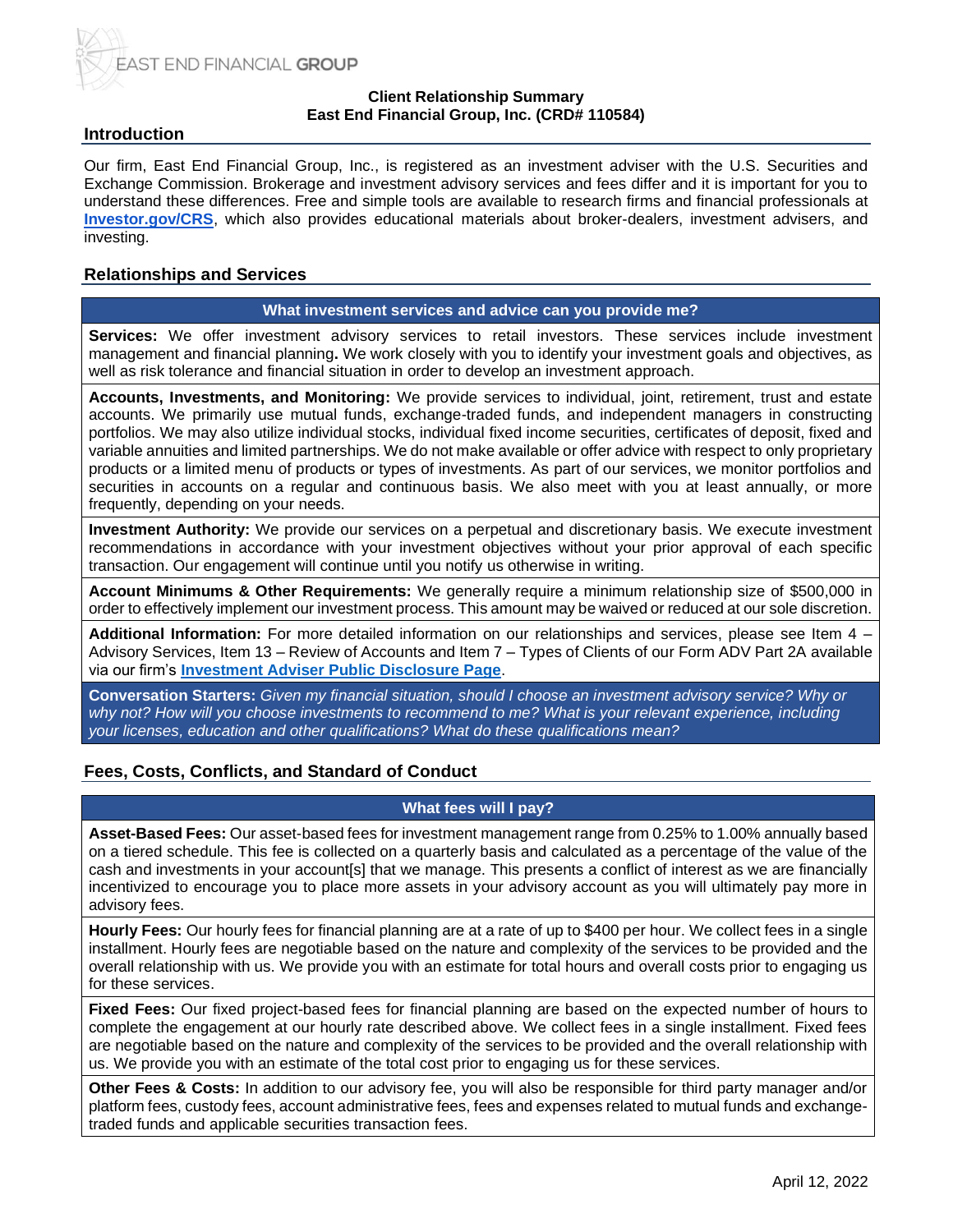**Additional Information: You will pay fees and costs whether you make or lose money on your investments.**  Fees and costs will reduce any amount of money you make on your investments over time. Please make sure you understand what fees and costs you are paying. For more detailed information on our fees, please see Item 5 – Fees and Compensation of our Form ADV Part 2A available via our firm's **[Investment Adviser Public Disclosure](https://adviserinfo.sec.gov/firm/summary/110584)  [Page](https://adviserinfo.sec.gov/firm/summary/110584)**.

**Conversation Starters**: *Help me understand how these fees and costs might affect my investments. If I give you \$10,000 to invest, how much will go to fees and costs, and how much will be invested for me?*

> **What are your legal obligations to me when acting as my investment adviser? How else does your firm make money and what conflicts of interest do you have?**

*When we act as your investment adviser*, we have to act in your best interest and not put our interests ahead of yours. At the same time, the way we make money creates some conflicts with your interests. You should understand and ask us about these conflicts because they can affect the investment advice we provide you. Here is an example to help you understand what this means.

Our financial professionals are registered representatives of American Portfolios Financial Services, Inc. ("APFS"), a registered broker-dealer. In addition to our services, when it's deemed to be in your best interest, your financial professional will offer you brokerage services through their separate capacity as a registered representative and will earn commission-based compensation for transactions implemented through APFS. The commissions earned are separate from our advisory fees, which creates a financial incentive to recommend that you implement securities transactions through APFS. You are encouraged to learn more about APFS by reviewing their client relationship summary.

**Additional Information:** For more detailed information, please see Item 10 – Financial Industry Activities and Affiliations, Item 12 – Brokerage Practices and Item 14 – Client Referrals and Other Compensation of our Form ADV Part 2A available via our firm's **[Investment Adviser Public Disclosure Page](https://adviserinfo.sec.gov/firm/summary/110584)**.

**Conversation Starters:** *How might your conflicts of interest affect me, and how will you address them?*

#### **How do your financial professionals make money?**

Our financial professionals are compensated based on an agreed-upon annual salary. Additionally, they receive compensation based on the revenue generated from the accounts they service directly. This means financial professionals have an incentive to increase the asset size in the relationship or solicit new business, taking time away from the day-to-day servicing of existing clients.

### **Disciplinary History**

**Do you or your financial professionals have legal or disciplinary history?**

Yes. You can visit **[Investor.gov/CRS](http://investor.gov/CRS)** for a free and simple search tool to research our firm and our financial professionals.

**Conversation Starters:** *As a financial professional, do you have any disciplinary history? For what type of conduct?*

### **Additional Information**

You can find additional information about our investment advisory services by viewing our Form ADV Part 2A available via our firm's **[Investment Adviser Public Disclosure Page](https://adviserinfo.sec.gov/firm/summary/110584)** or by visiting our website at **[http://www.eastendfinancialgroup.com](http://www.eastendfinancialgroup.com/)**. You can request up to date information and a copy of our client relationship summary by contacting us at **631-727-8111**.

**Conversation Starters:** *Who is my primary contact person? Is he or she a representative of an investment advisor? Who can I talk to if I have concerns about how this person is treating me?*